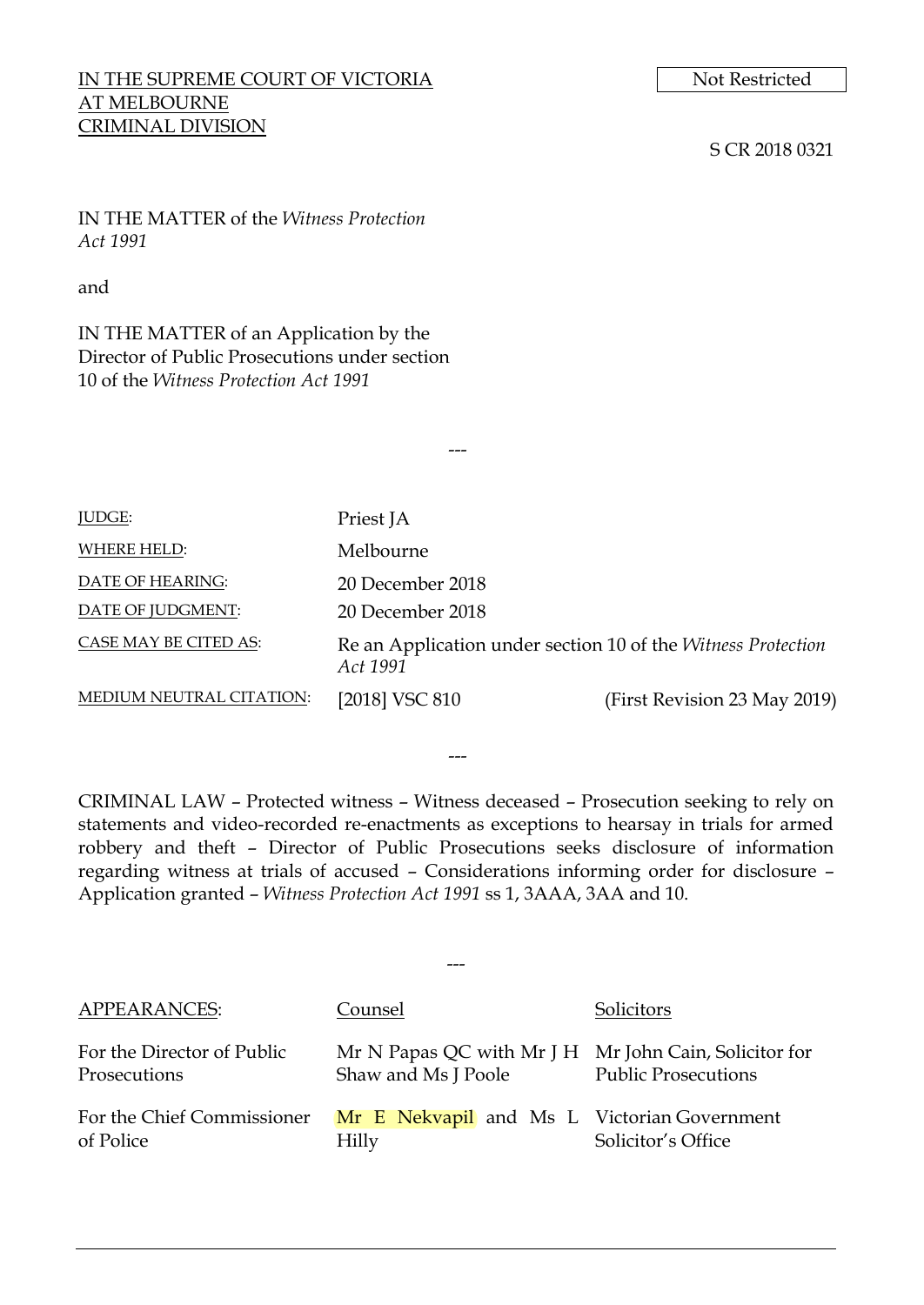# HIS HONOUR<sup>.</sup>

- 1 The purpose of the *Witness Protection Act 1991* ('the Act') 'is to facilitate the security of persons who are, or have been, witnesses in criminal proceedings in Victoria or elsewhere in Australia'. 1
- 2 So far as relevant, 3(1) defines *witness* as follows:

*witness* means—

…

- (c) a person who has made a statement to the Chief Commissioner, another police officer, a member of the police force or service of the Commonwealth or another State or Territory, or an approved authority in relation to an offence against a law of Victoria, the Commonwealth or another State; or
- (d) a person who, for any other reason, may require protection or other assistance under this Act.
- 3 Section 3AAA sets out the central objective of witness protection is to protect those exposed to the risk of injury or death by reason of their participation in, or cooperation with, the criminal justice system:

# **3AAA Objective of witness protection**

The central objective of witness protection is to give practical effect to the rule of law and advance the public interest in the efficacy and integrity of the criminal justice system by, as far as reasonably possible, protecting those exposed to a risk of injury or death by reason of their participation in, or cooperation with, the criminal justice system.

4 Various 'witness principles' set out in s 3AA(2) inform the making of any decision, or the taking of any action, by the Chief Commissioner<sup>2</sup> (and others) under the Act, including that:

…

- (c) the decision to protect a witness should be determined primarily by reference to the risk incurred by the person as a consequence of the person's participation in, or cooperation with, the criminal justice system;
- (d) protection and assistance provided to a witness under this Act should be tailored to the individual circumstances and risk faced by the witness and the community;
- (e) the safety of the witness should take priority over the successful conduct

<sup>1</sup> Section 1 of the Act.

<sup>2</sup> By s 3(1), *Chief Commissioner* means the Chief Commissioner of Police appointed under the *Victoria Police Act 2013.*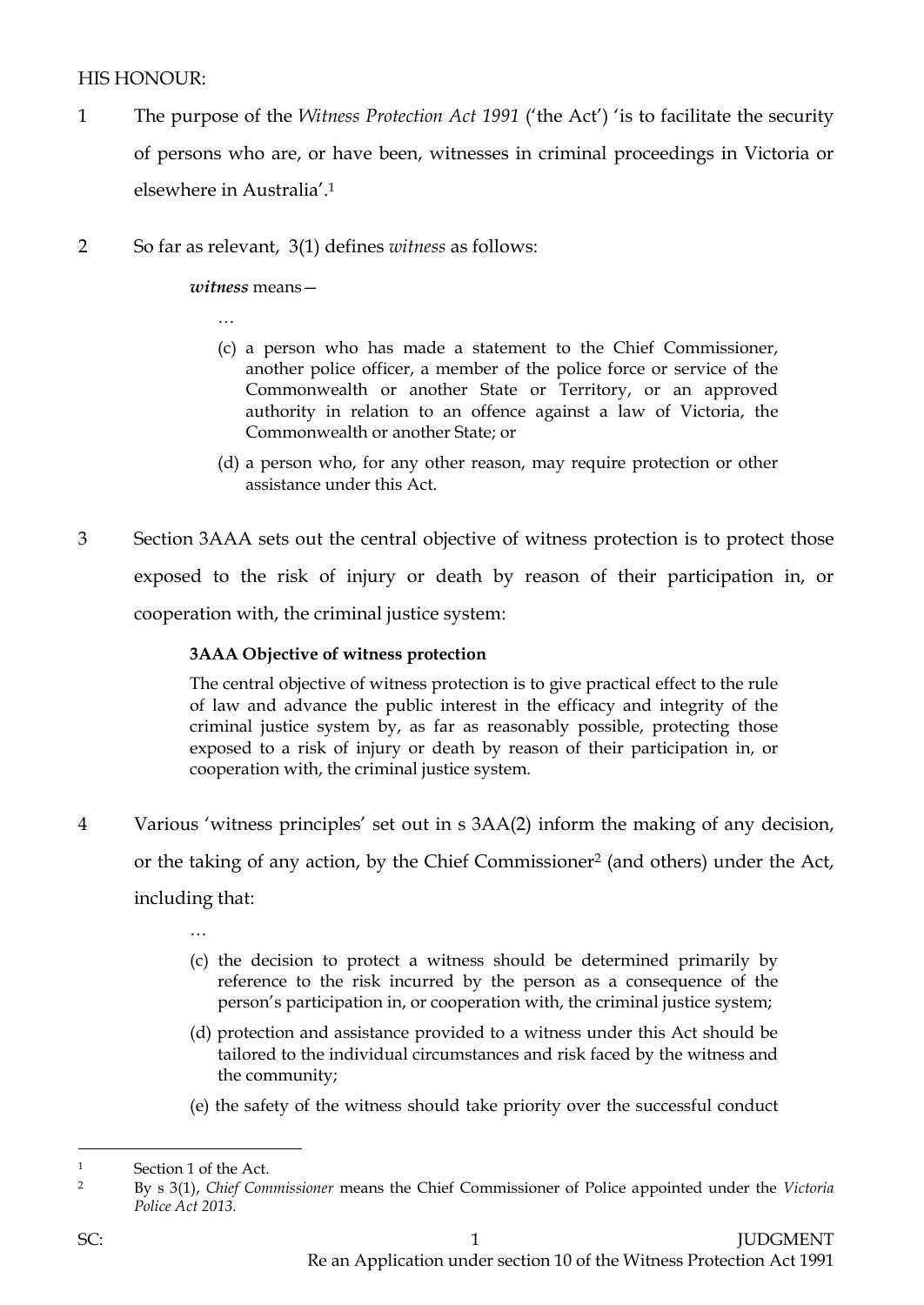of a prosecution; …

- 5 The present application is brought under s 10 of the Act with respect to 'Witness T', a participant in the Victorian witness protection program established and maintained by the Chief Commissioner under s 3A of the Act.
- 6 Witness T died in late 2013.3 Before he died, however, he made four statements to a Detective — now retired — on 29 February 2012, 2 March 2012, 23 March 2012 and 24 October 2012, relating to his knowledge of, and his (and others') participation in, an armed robbery committed by several men in the first half of the 1990s. He also took part in two video-recorded re-enactments on 12 March 2012 and 13 March 2012, during which he accompanied police investigators to a number of locations connected to the armed robbery and provided them with an explanation of each location's relevance, and the activities of various participants in the armed robbery at those locations. Witness T also provided statements to police, and took part in reenactments, in the same period in relation to his (and others') parts in a very large theft committed a little over a decade ago.
- 7 Two trials, to be conducted by the same judge, are pending in the County Court. In the first trial, relating to the armed robbery in the 1990s, an individual faces an indictment charging him with armed robbery, false imprisonment and other offences; and in the second trial, a different individual is charged with the theft allegedly committed more than a decade ago.
- 8 In each trial, the prosecution wishes to adduce the evidence in Witness T's statements and video-recorded re-enactments, pursuant to the exception to the hearsay rule in s 65(2) of the *Evidence Act 2008*. Insofar as relevant, s 65 provides:

# **65 Exception—criminal proceedings if maker not available**

- (1) This section applies in a criminal proceeding if a person who made a previous representation is not available to give evidence about an asserted fact.
- (2) The hearsay rule does not apply to evidence of a previous representation that is given by a person who saw, heard or otherwise perceived the representation being made, if the representation—

<sup>&</sup>lt;sup>3</sup> His death was not related to his participation in the witness protection program.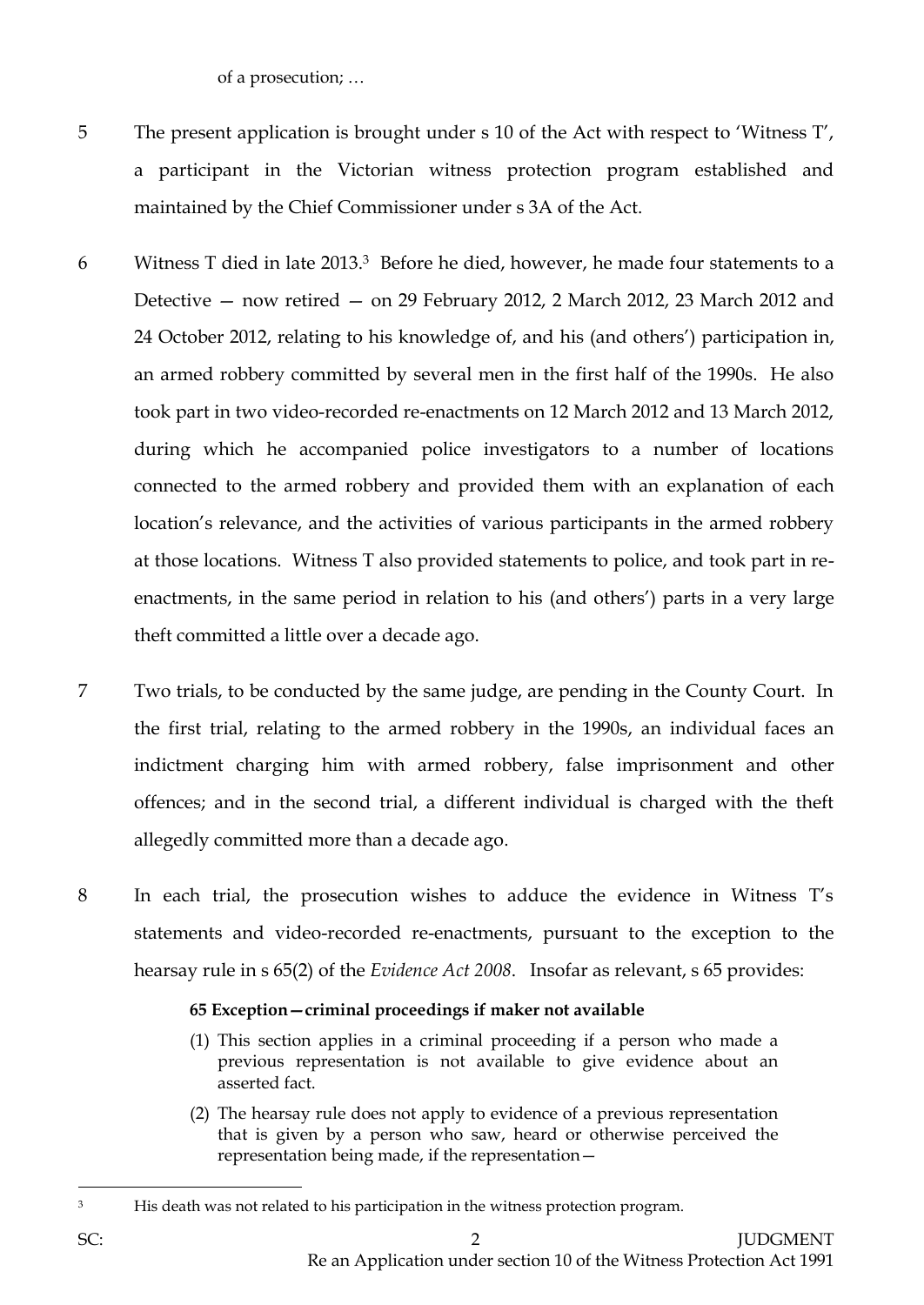…

…

…

- (c) was made in circumstances that make it highly probable that the representation is reliable; or
- $(d)$  was
	- (i) against the interests of the person who made it at the time it was made; and
	- (ii) made in circumstances that make it likely that the representation is reliable.
- (7) Without limiting subsection  $(2)(d)$ , a representation is taken for the purposes of that subsection to be against the interests of the person who made it if it tends—
	- (a) to damage the person's reputation; or
	- (b) to show that the person has committed an offence for which the person has not been convicted; or
	- (c) to show that the person is liable in an action for damages.
- 9 A voir dire to determine the admissibility of Witness T's statements and videorecorded re-enactments pursuant to s 65(2) was recently before the trial judge.
- 10 Prior to the voir dire, the informant provided the prosecution with two statements by the retired Detective — dated 28 and 30 November 2018 — and the Detective's notes, which set out his dealings with Witness T. In the course of the voir dire, the prosecution sought to tender these statements and notes. The purpose of their tender was to provide evidence as to the circumstances in which Witness T's representations were made, and to persuade the trial judge that those circumstances 'make it highly probable' that the representations are 'reliable'.
- 11 During the course of the voir dire, the Chief Commissioner objected to the evidence being adduced. In the result, the prosecution and defence returned the retired Detective's statements and notes to counsel for the Chief Commissioner, and the statements — which had already been tendered — were removed from the County Court file.
- 12 Pursuant to s 10 of the Act, the Director of Public Prosecutions ('the Director') has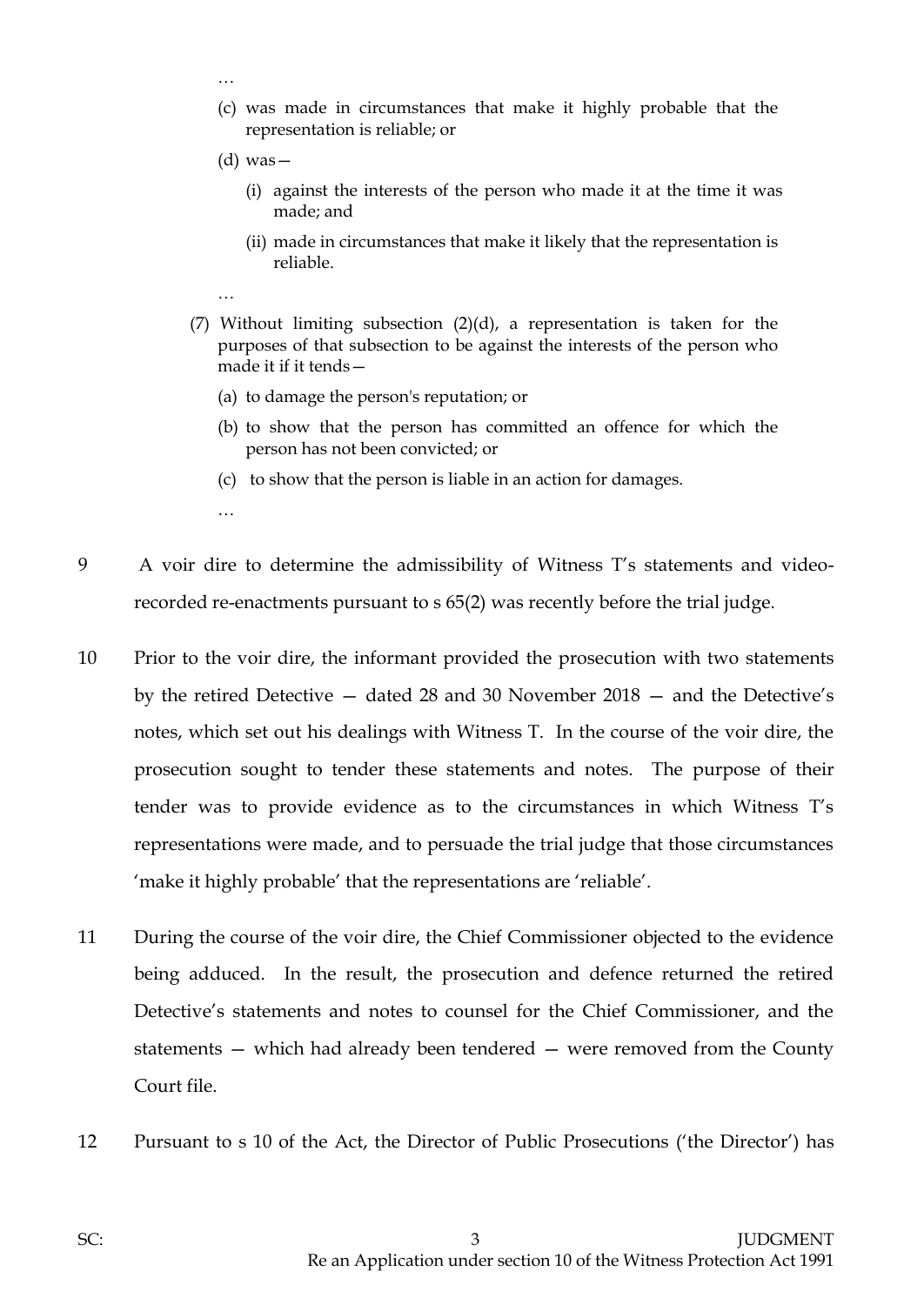made application to this Court<sup>4</sup> for an order:

That pursuant to s 10 of the *Witness Protection Act 1991*, that the Supreme Court authorise disclosure of information in relation to the witness known as Witness T in the prosecution of [named person] and the prosecution of [named person].

- 13 The application is made on the following grounds:
	- That the disclosure of such information is necessary for the County Court to be able to determine the admissibility of Witness T's statements and reenactments in the above prosecutions;
	- Further, that disclosure of such information is necessary to ensure that the accused are able to cross-examine on the topic of Witness T's status and to ensure a fair trial for the accused.
- 14 In a supporting affidavit by a solicitor of the Office of Prosecutions who has the overall conduct of the matter subject to the supervision of the Director, it is said:

The prosecution contend that the evidence of Witness T's status (whatever it might be) is highly relevant to the circumstances in which representations were made. It is the prosecution position that the County Court ought to be aware of the circumstances in which Witness T made representations. Further, in order to ensure fair trials to the accused, the defence ought to be permitted to cross-examine on the circumstances in which Witness T made the representations.

15 Counsel for the Chief Commissioner in this Court agreed that the subject-matter of the present application is the disclosure of the information contained in ss 10(1) and 10(5). With some expressed qualifications, counsel for the Chief Commissioner did not oppose the making of the order sought because: first, there are no concerns about the safety of Witness T; secondly, the Chief Commissioner is not aware of any risks to the family of Witness T that might flow from disclosure of the relevant information; and, thirdly, 'all those present' are aware that Witness T was a 'participant'. Counsel urged that in determining the application I be guided by the principles set out by J Forrest J in *Chief Commissioner of Police v ABC*, <sup>5</sup> and in particular that:<sup>6</sup>

… it is important and also in the public interest that those who are

<sup>4</sup> Section 13 of the Act requires that the application must be heard in closed court.

<sup>5</sup> (2010) 31 VR 176 ('*ABC*'). See also *Chief Commissioner of Police v YYY* [2013] VSC 473 (Beach J). <sup>6</sup> *ABC,* 186 [36].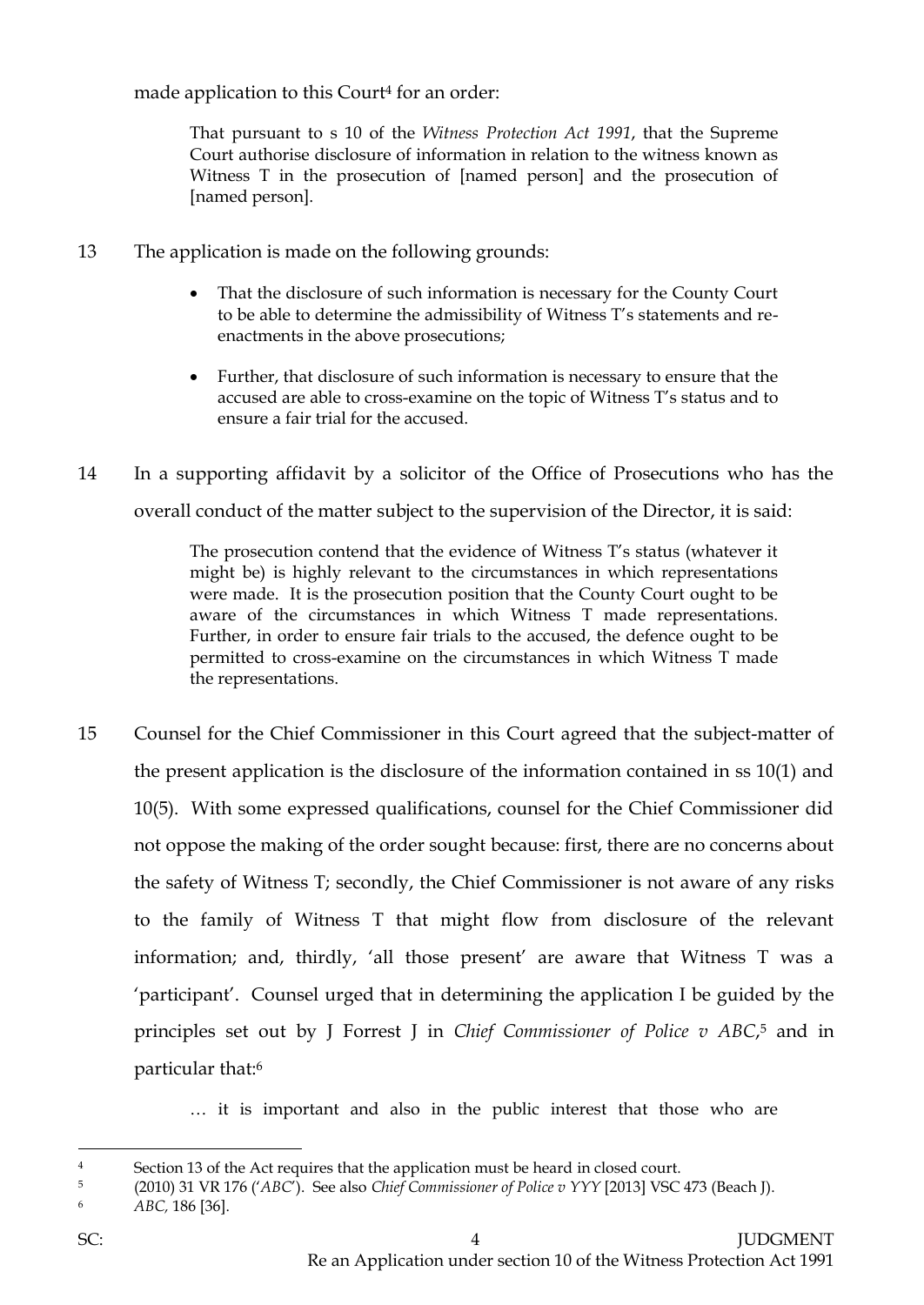contemplating entry into the program understand that information concerning their previous identity will not be disclosed unless the court is satisfied:

- (a) that it is in the public interest to do so; and
- (b) that the information to be disclosed is closely examined by the court prior to disclosure.
- 16 Section 10 of the Act, so far as relevant, provides as follows:

#### **10 Information not to be disclosed**

- (1) A person must not, either directly or indirectly, make a record of, disclose, or communicate to another person any information relating to the making of an entry in the register of births or the register of marriages under this Act or any information relating to the acquisition of an assumed identity under Division 3, *unless it is necessary to do so*—
	- …
	- (c) *to comply with an order of the Supreme Court*; …
	- …
- (5) A person must not, without lawful authority, disclose information in Victoria or elsewhere—
	- (a) about the identity or location of a person who is or has been a participant; or
	- (b) that compromises the security of such a person.

Penalty: Level 5 Imprisonment (Maximum 10 years).

- ...
- (6) A person must not, without lawful authority, disclose information in Victoria—
	- (a) about the identity or location of a person who is or has been a recognised participant; or
	- (b) that compromises the security of such a person.

Penalty: Level 5 Imprisonment (Maximum 10 years).

- (7) Subsections  $(5)$  ... and  $(6)$  do not apply to  $-$ 
	- (a) *a disclosure that is authorised or required by an order of the Supreme Court*; or
	- (b) a disclosure that is made by the Chief Commissioner or a Deputy Commissioner in the lawful performance or exercise of a duty, function or power under this Act or a complementary witness protection law.
- (8) In this section
	- *identity* includes any individual characteristics by which a person is recognised, such as their name, nick-name, depiction or physical description, a physical feature or biometric identifier, their personal association with another person or anything that may reasonably lead to their identification;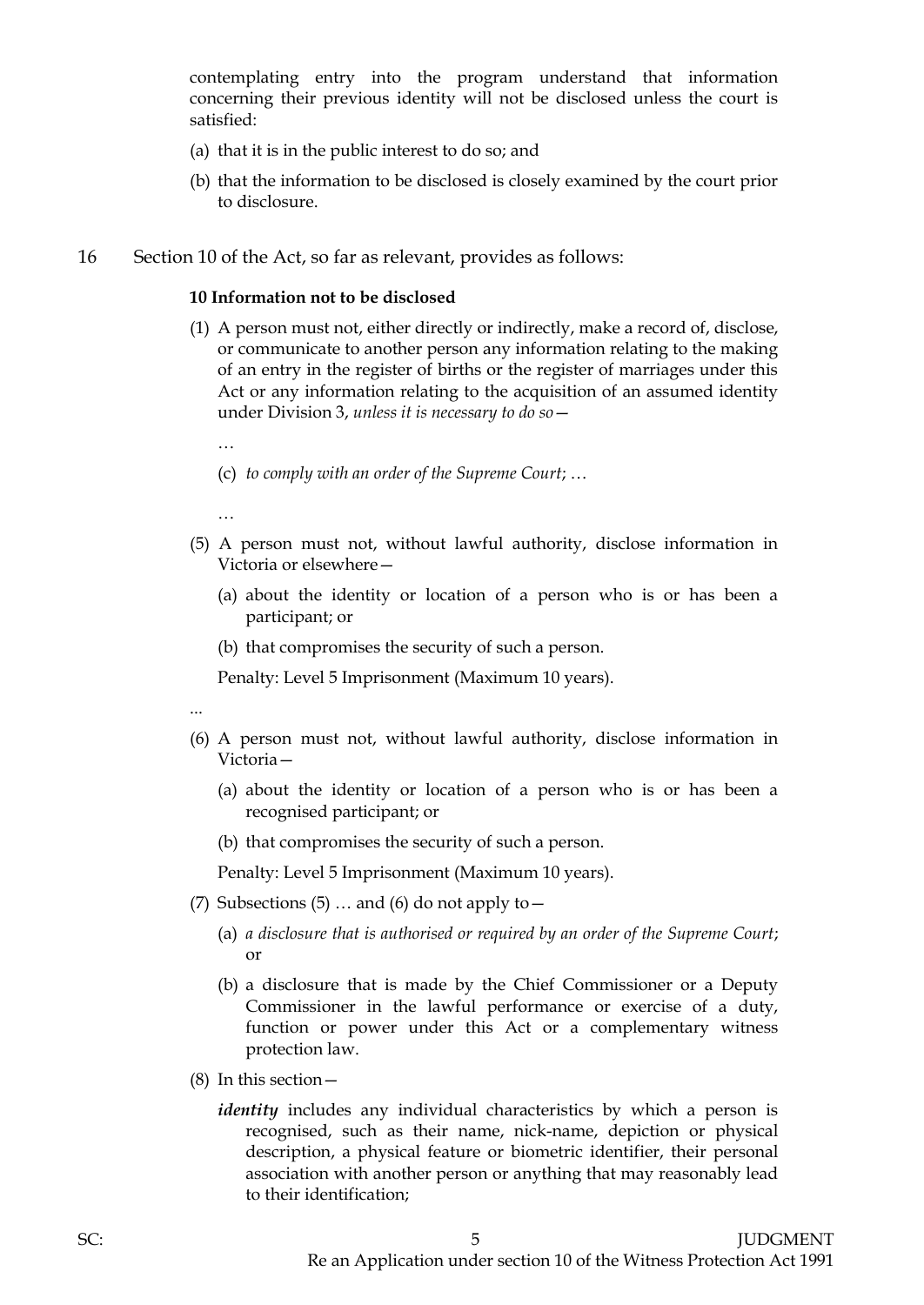#### *participant* includes a person in relation to whom an interim protection declaration has been made;

- *recognised participant* includes a person in relation to whom a declaration or order that corresponds to an interim protection declaration has been made under a complementary witness protection law or who has otherwise received interim or temporary protection under a complementary witness protection law.
- 17 Although s 10 provides no explicit guidance as to the circumstances in which this Court may make the kind of order for disclosure contemplated by the section, it is clear that the court must have regard to the purpose of the Act, which is, as I have observed, to facilitate the security of persons who are, or have been, witnesses in criminal proceedings.
- 18 Further, in my view the Court must take into account that the central objective of witness protection is, as far as reasonably possible, to protect those exposed to a risk of injury or death by reason of their participation in, or cooperation with, the criminal justice system, whilst endeavouring to give practical effect to the rule of law and the advancement of the public interest in the efficacy and integrity of the criminal justice system.
- 19 Moreover, I consider that the Court should be guided by the same kinds of considerations which inform the witness protection principles in s 3AA(2), governing decisions made, or actions taken, by the Chief Commissioner (and specified others) under the Act. Hence, I consider it appropriate to take into account as a primary consideration any risk which may be incurred by the witness as a consequence of any disclosure of the information contemplated by s 10 relative to his or her participation in, or cooperation with, the criminal justice system; and to give priority to the safety of the witness in advance of the successful conduct of a prosecution.
- 20 As I have indicated, Witness T died five years ago. Self-evidently, he is beyond needing protection from being exposed to any risk of injury or death. No order made by this Court under s 10 will put him at risk. Moreover, as I have mentioned, the Chief Commissioner accepts that there will be no risk to Witness T's family as a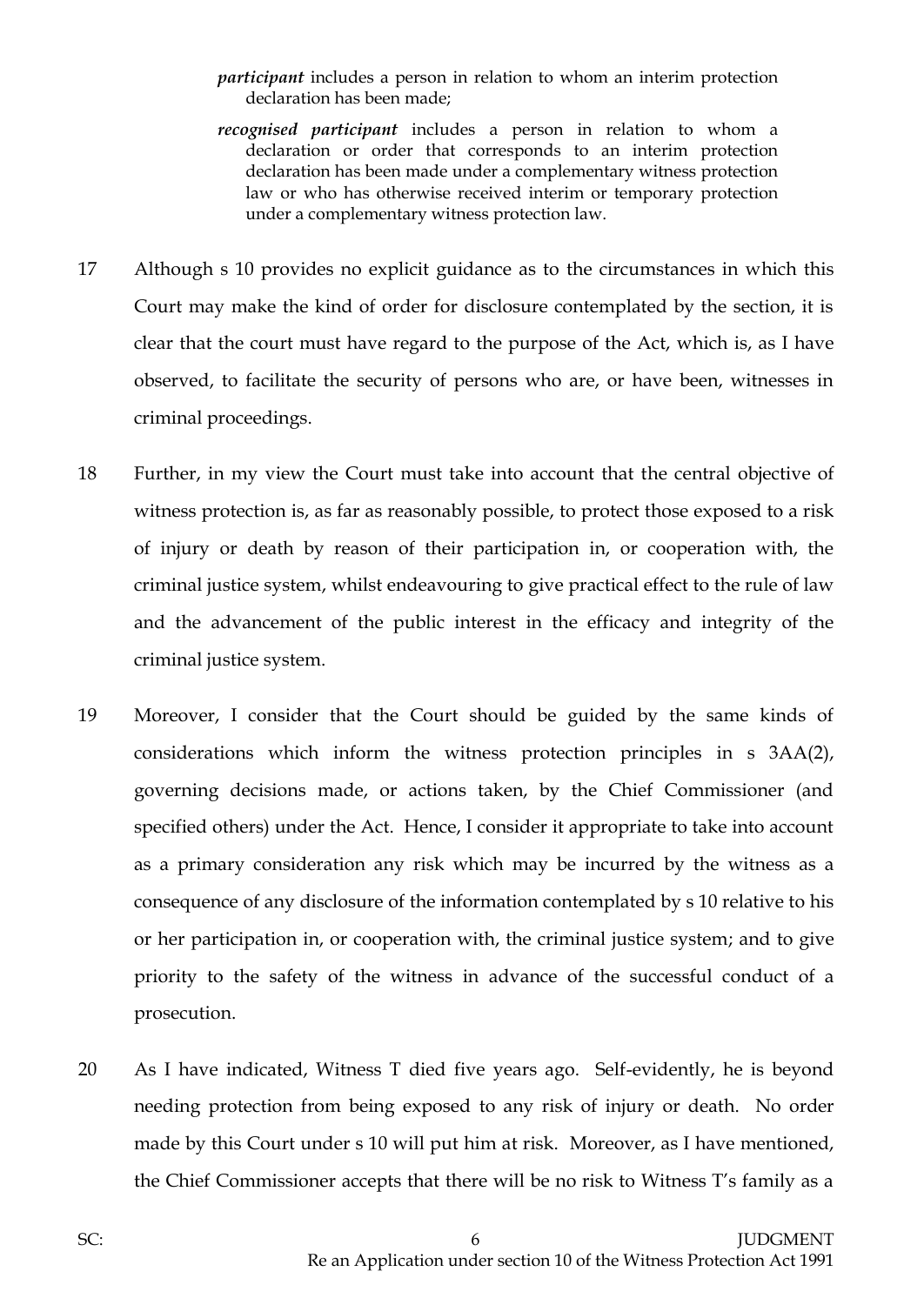result of relevant disclosure.

- 21 On the other hand, having read the relevant Summary of Prosecution Opening for both pending trials — exhibited to a Supplementary Affidavit in Support of the Director's application — the importance of Witness T's evidence is undeniable.
- 22 In the first place, since the prosecution seeks to rely on Witness T's hearsay evidence at trial, the prosecution must bear the onus of showing that Witness T's representations were made in circumstances that make it highly probable that the representations are reliable.7 I consider it to be unlikely that the prosecution will be able to satisfy the trial judge that this threshold of admissibility has been met unless the prosecution is able to adduce the evidence contained in the retired Detective's statements and notes.
- 23 Secondly, even should the prosecution be able to satisfy the trial judge that the threshold for admissibility is met under s 65 of the *Evidence Act 2008*, that is not the end of the matter. Once the evidence is before the jury — assuming that no other sections of the *Evidence Act* have led to its exclusion — questions of reliability and credibility are the province of the jury. So as to secure a fair trial, it is necessary that there be full disclosure of the circumstances in which the relevant evidence was harvested from Witness T.
- 24 There is no risk to Witness T (or his family) if disclosure is ordered, but the fairness of the pending trials — both to the prosecution and defence — will unacceptably be compromised if it is not.
- 25 In those circumstances, the Director's application must succeed.
- 26 I will make orders accordingly, permitting the Chief Commissioner to disclose information about the identity of Witness T, including any information relating to his acquisition of an assumed identity (if applicable).

<sup>7</sup> Senior Counsel informed me that he also relied on s 65(2)(d); that is, that the representations were against Witness T's interests at the time they were made, and were made in circumstances that make it likely that the representations are reliable. I do not pause to consider whether reliance on  $s\,65(2)(d)$ is, in the circumstances, apt. That is a matter best left to the trial judge.